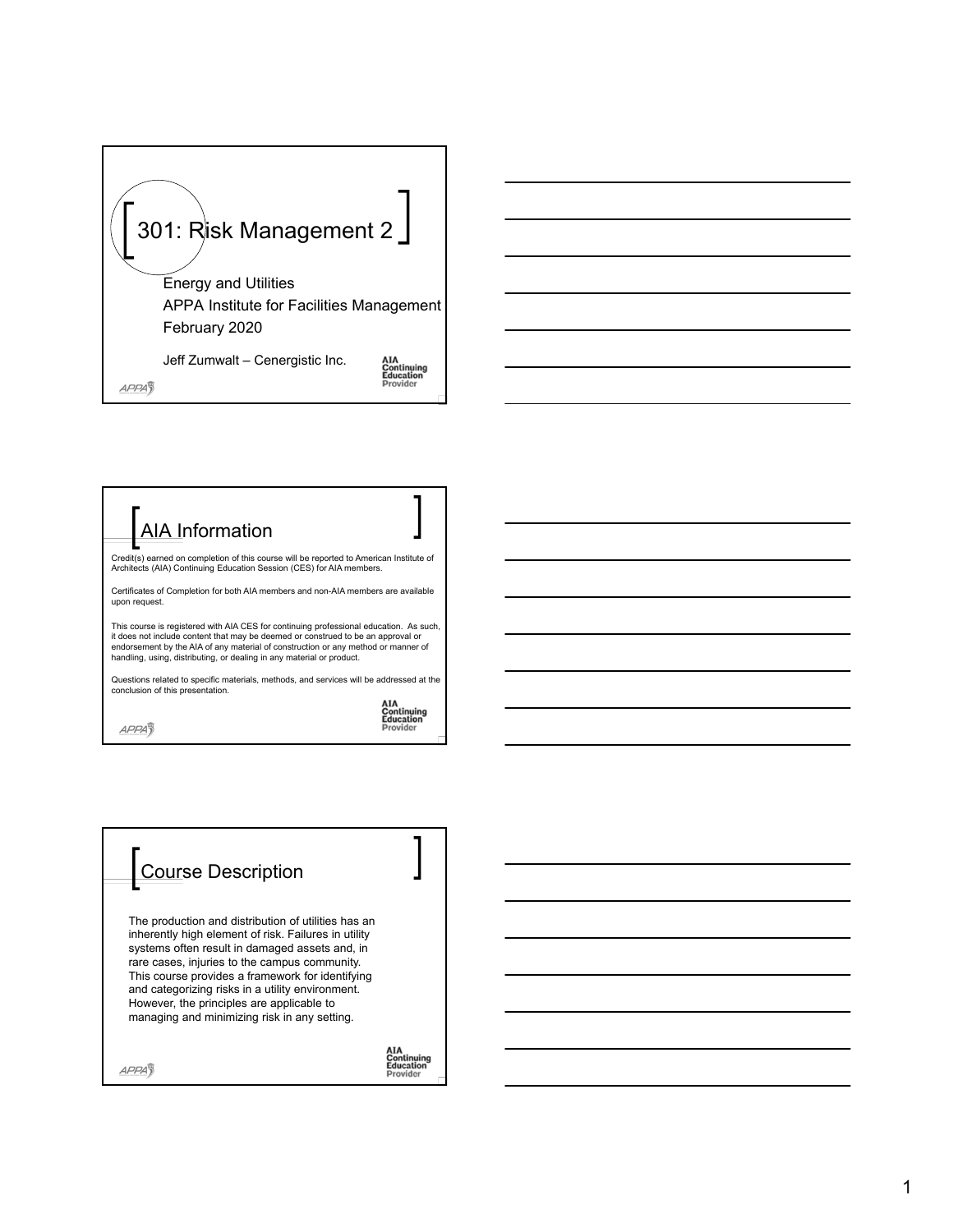



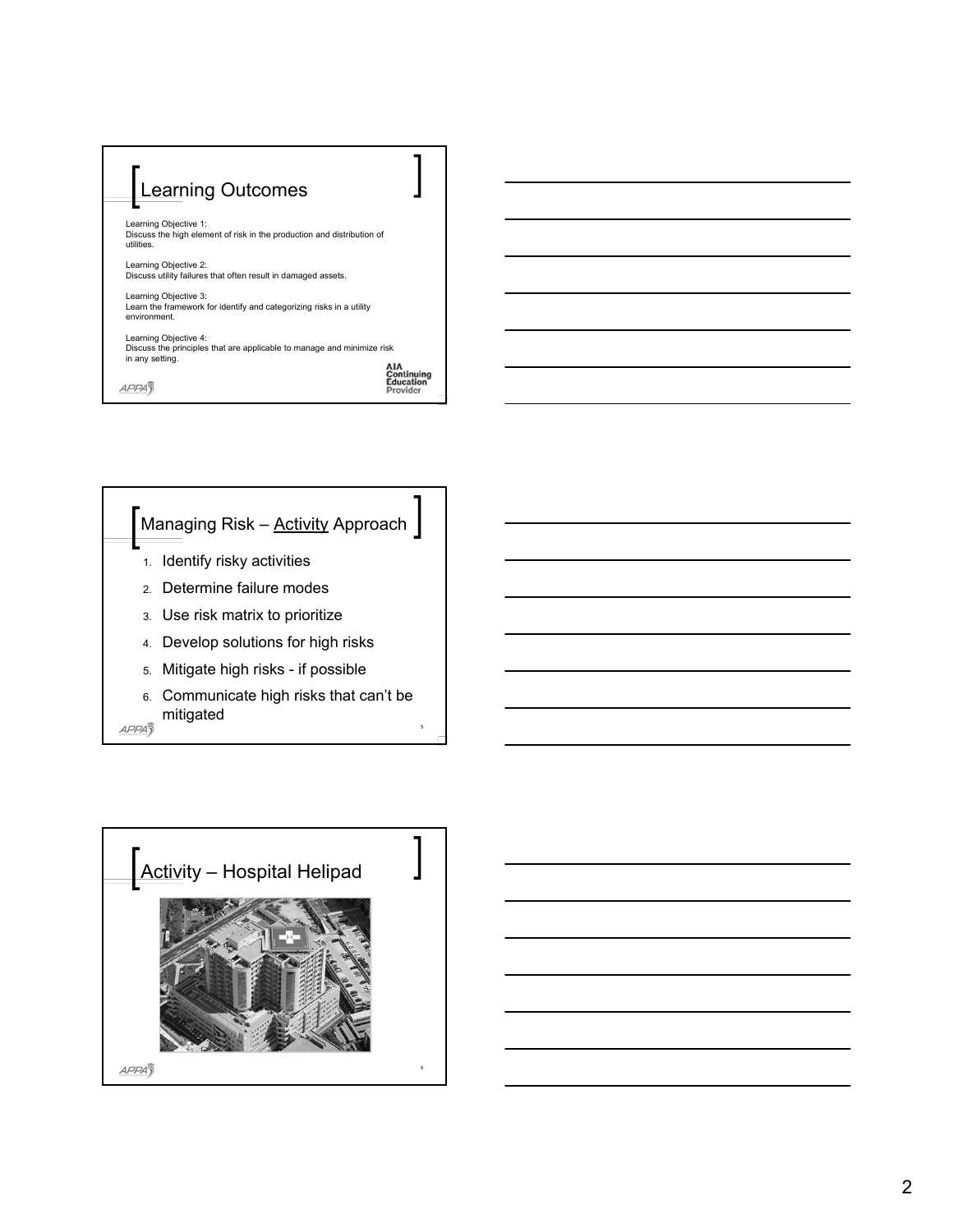





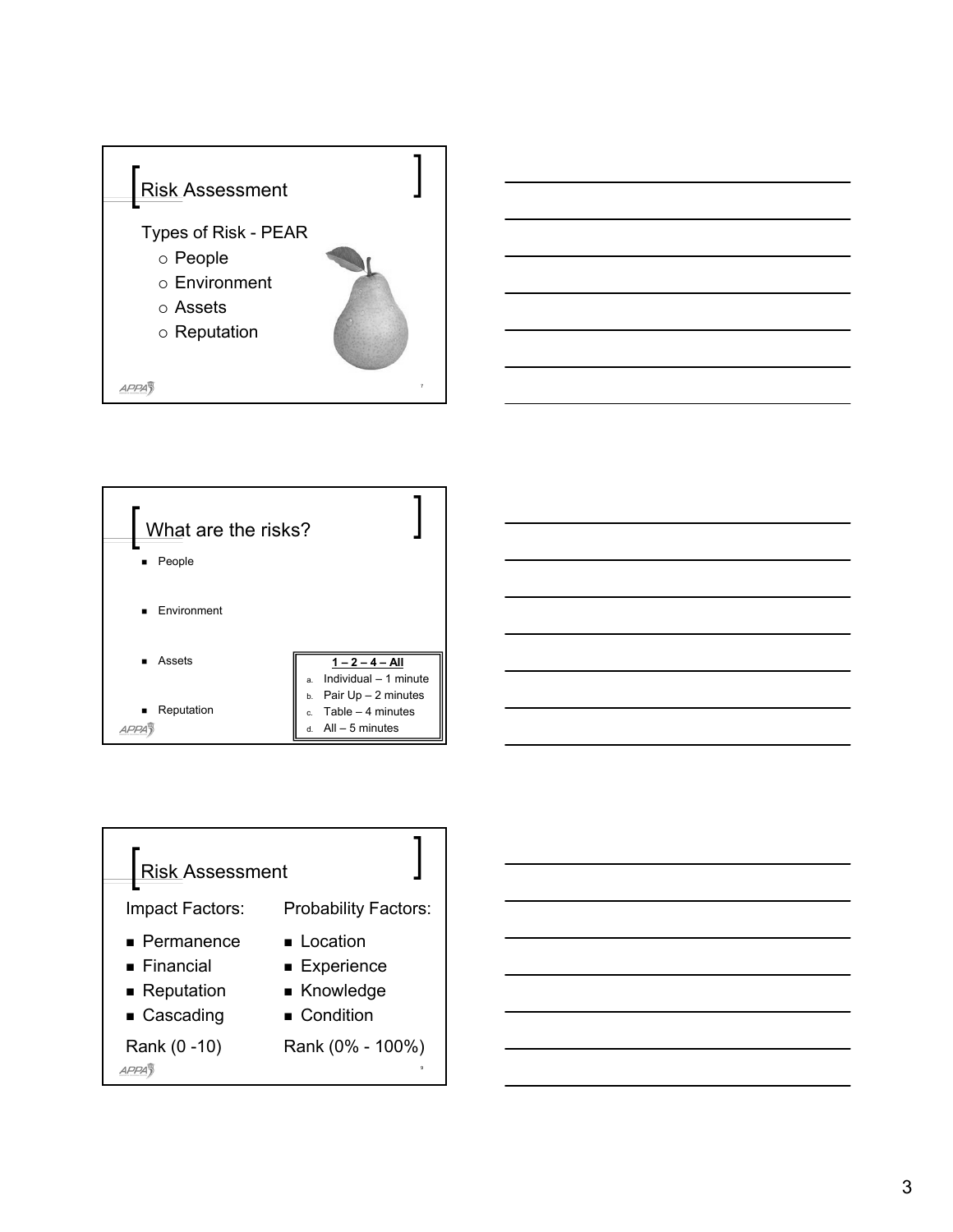







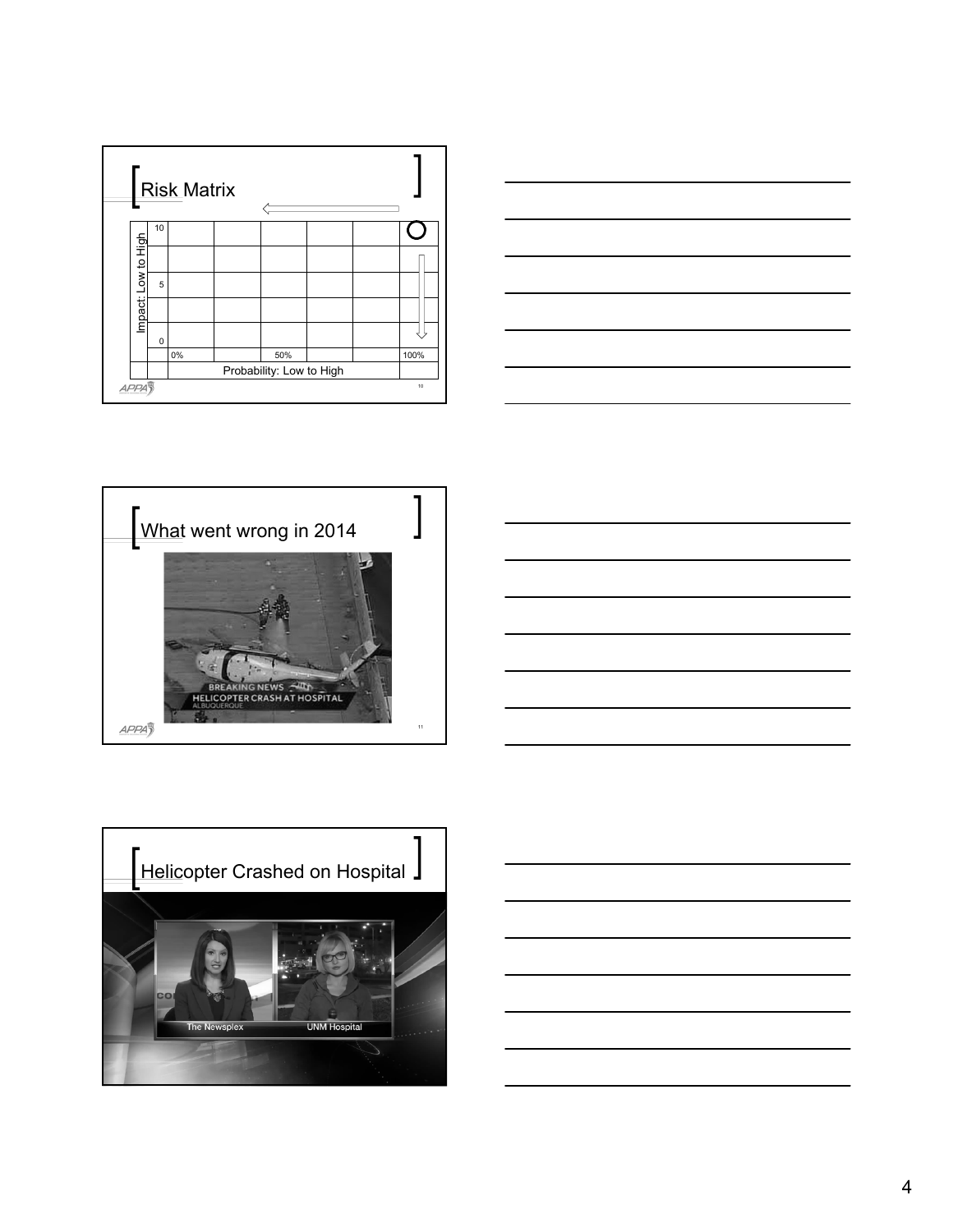

13

APPA<sub>3</sub>





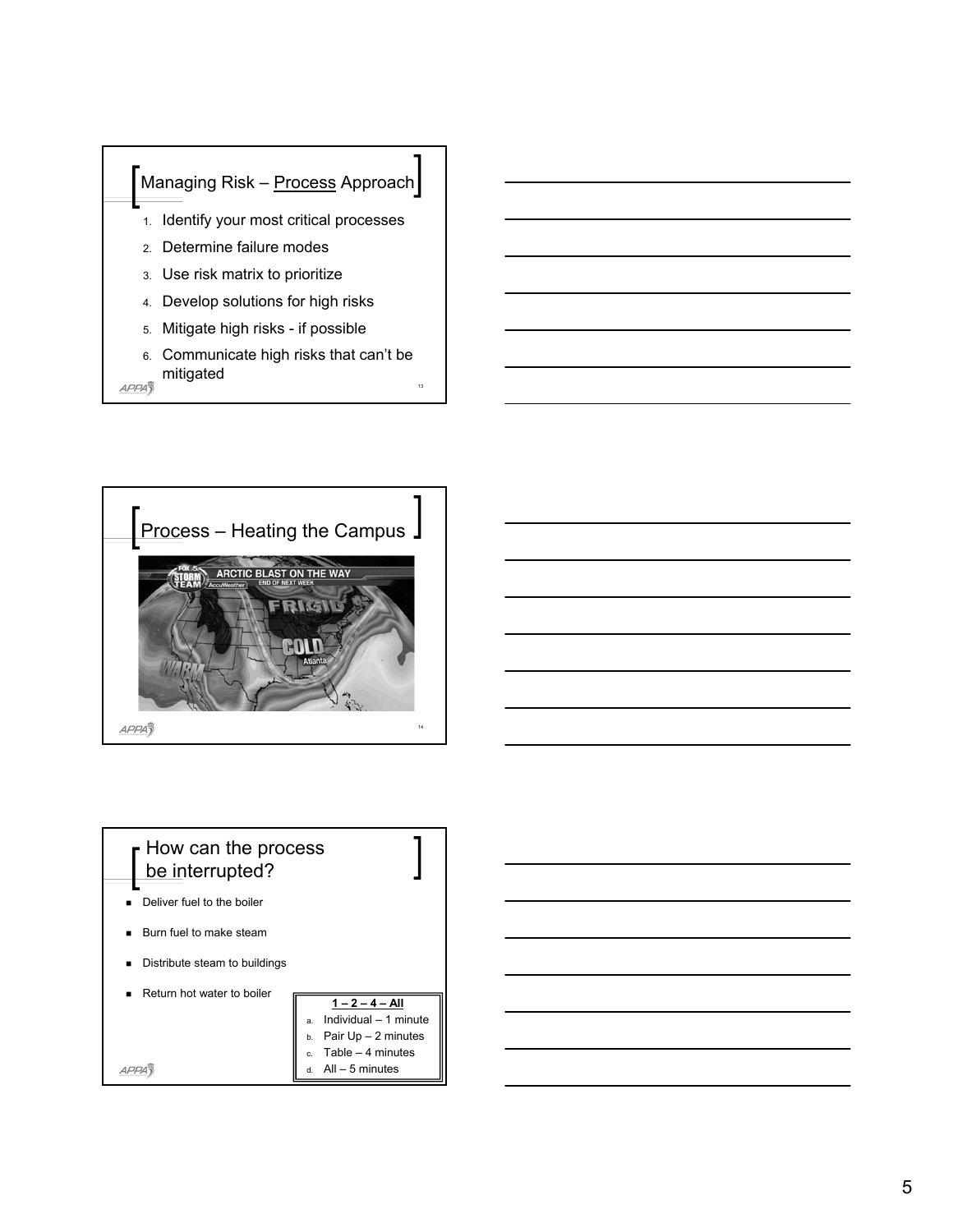